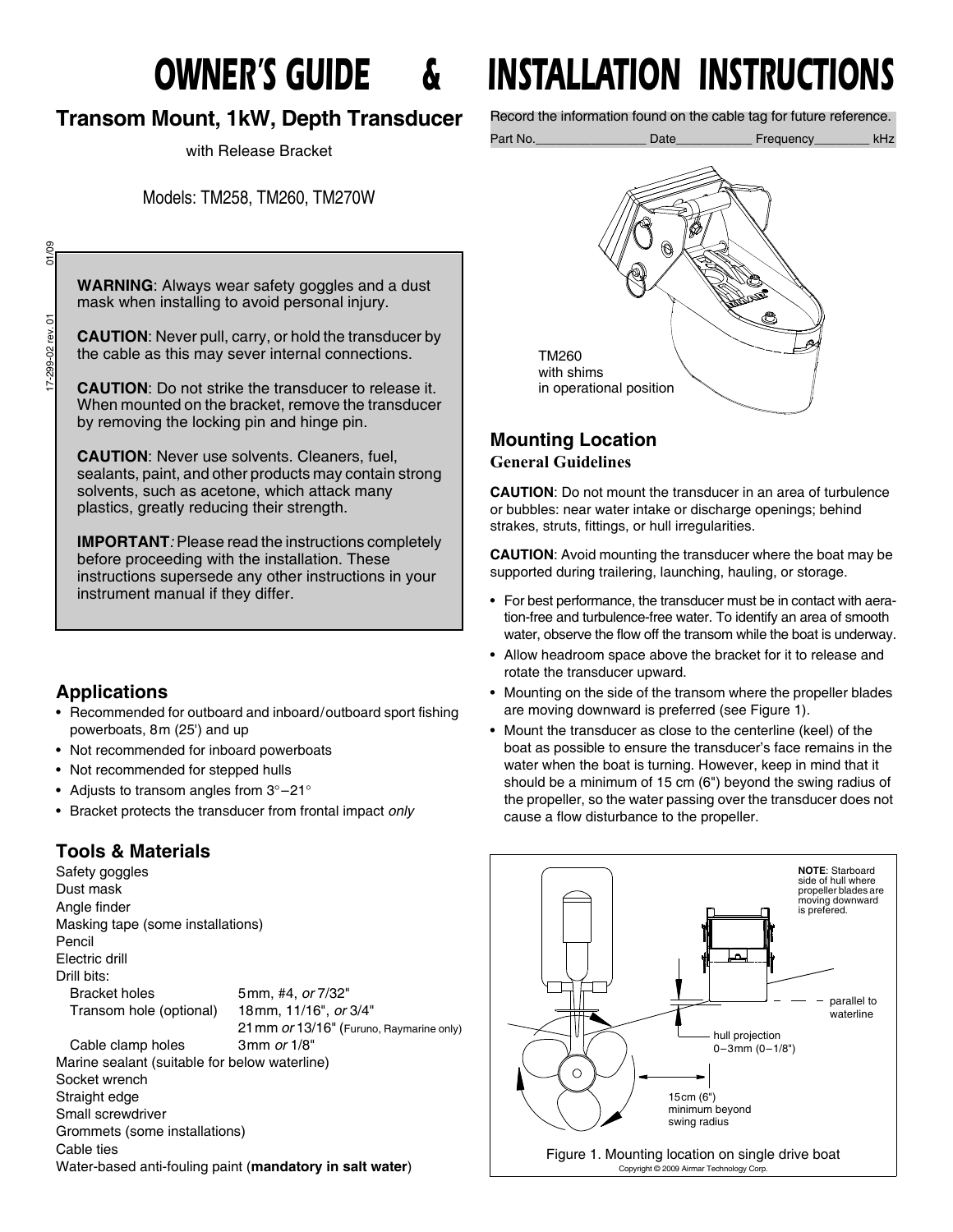

#### **Type of Boat**

- **Single drive**—Mount a minimum of 15cm (6") beyond the swing radius of the propeller (see Figure 1).
- **Twin drive**—Mount between the drives a minimum of 15cm (6") beyond the swing radius of the propeller.
- **Trim tabs**—Mount inside the trim tab, space permitting.
- **Stepped transom**—Mount the transducer on the lowest step being sure there is enough headroom for the bracket to release (see Figure 2).

# **Installation**

**WARNING**: Always wear safety goggles and a dust mask.

#### **Assembling the Transducer & Bracket**

- 1. Thread the cable through the large hole in the transducer support (see Figure 3).
- 2. Fasten the support to the transducer using the three sockethead-cap screws and washers supplied. Tighten the screws with the 3/16" Allen wrench supplied.
- 3. Attach a safety ring to one end of each pin (see Figure 4).
- 4. While holding the transducer assembly against the bracket, insert a pin through the *upper* hole in the bracket and the support. Slide the spacer onto the pin and push it through the remaining hole in the support and the bracket. Attach a second safety ring. This pin will function as a hinge when the transducer is released.
- 5. Slide a washer onto the remaining pin. Push it through the *lower* hole in the bracket, slide it along the channel in the support, and through the second hole in the bracket. Slide the second washer onto the free end of the pin and attach the second safety ring. This will function as the locking pin to hold the transducer in the operational position when underway.

#### **Compensating for Transom Angle**

**CAUTION**: Do not position the leading edge of the transducer deeper in the water than the trailing edge to avoid aeration.

For the best performance, the transducer beam must be aimed straight at the bottom (see Figure 5). Since the transom of most boats is angled, the bracket must compensate for it. Measure the transom angle of the boat with an angle finder.

**Standard transom** (12° transom angle)—The bracket is designed for a standard 12° transom angle. *No shim is needed for this installation*. If your boat is capable of speeds above 20kn (28MPH), install the bracket with one 3° shim, *taper down*. This will ensure that the transducer is in contact with the water at high speeds.

**Shims**—The bracket is supplied with three shims; each one has a 3° angle. Up to three shims can be combined for a maximum of 9°. The shims are designed to mate together. Two bosses on the face fit into recesses in the back of another shim or the holes in the bracket.

- T**ransom angles greater than 12°**—Add the appropriate number of shims with the taper up to the 12° bracket angle.
- **Transom angles less than 12°**—To reduce the bracket's 12° angle, group the appropriate number of shims with the taper down.

**If you are unsure about using the shim(s)**, experiment with the them by following the instructions "Mounting & Adjusting the Bracket."

### **Hole Drilling**

- 1. At the selected mounting location, position the assembly so the transducer projects 3mm (1/8") below the bottom edge of the transom (see Figure 1). Be sure any shim(s) is in place. (You may want to tape the shim(s) to the bracket temporarily.) With the transducer in the operational position, mark the bottom corners of the bracket.
- 2. Remove the transducer assembly from the bracket by removing the locking pin and the hinge pin (see Figure 4). Hold the bracket with any shim(s) in place against the transom at the marked location. Draw an "X" at 12mm (1/2") from the top and the bottom of each slot (see Figure 6).
- 3. Using a 5mm, #4, or 7/32" drill bit, drill the four holes. **Fiberglass hull**—Minimize surface cracking by running the drill in reverse until the gelcoat is penetrated.



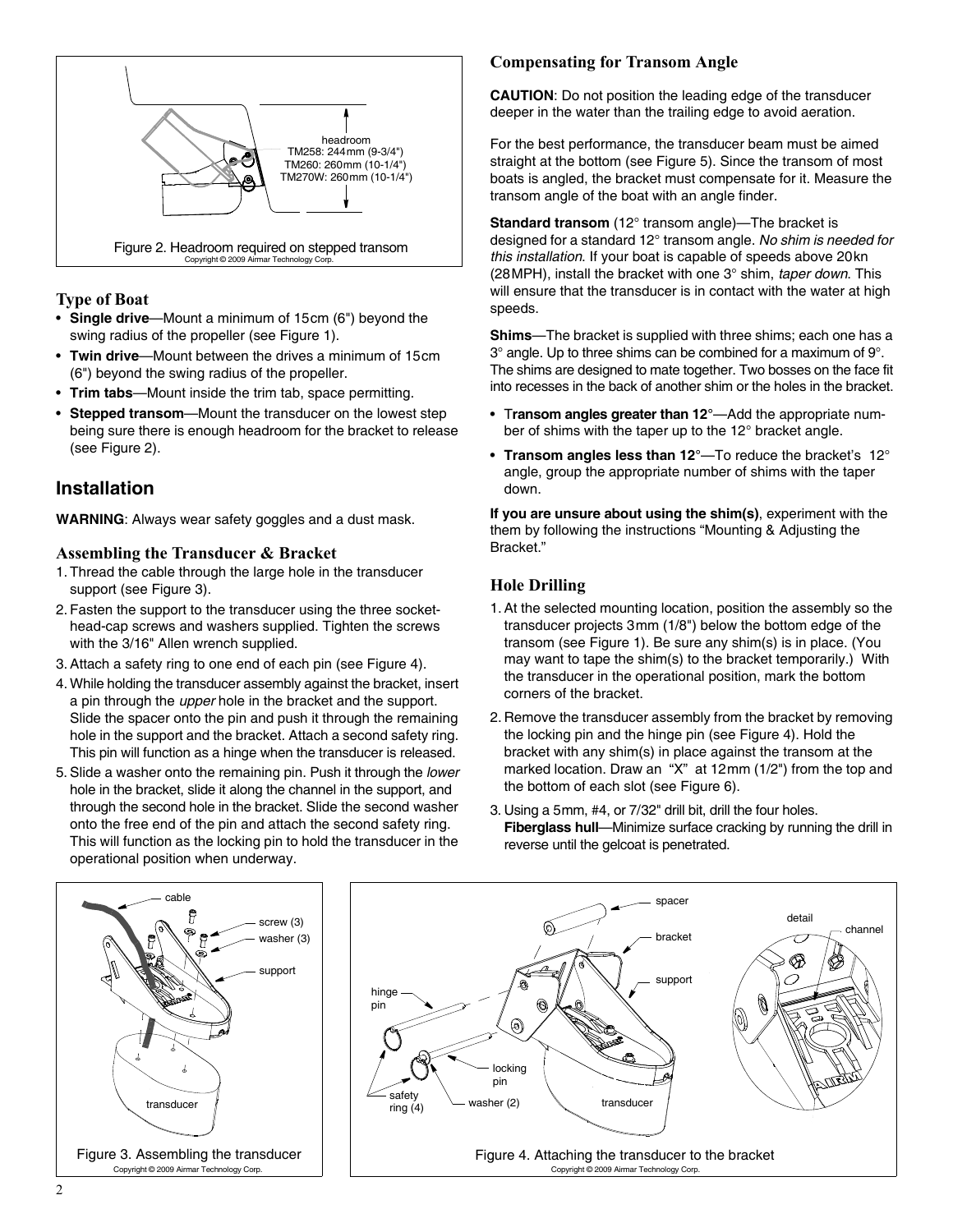

#### **Mounting & Adjusting the Bracket**

**CAUTION:** Do not position the transducer deeper in the water than necessary to avoid increasing drag, spray, and water noise and reducing boat speed.

**CAUTION**: The stainless steel bracket must be isolated from a metal hull to prevent electrolytic corrosion. If no shim is being used, place non-metal insulating washers between the bracket and the metal hull.

- 1. Apply marine sealant to the threads of four of the hex-washerhead screws to prevent water seepage into the transom. Being sure any shim(s) is in place, screw the bracket to the hull using a socket wrench (see Figure 4). *Do not tighten the screws completely at this time.*
- 2. Reinstall the transducer. While holding the transducer assembly against the bracket, insert the hinge pin through the *upper* hole in the bracket and the support. Slide the spacer onto the pin and push it through the remaining hole in the support and the bracket. Reattach the safety ring.
- 3. Slide a washer onto the locking pin. Push it through the *lower* hole in the bracket, slide it along the channel in the support, and through the second hole in the bracket. Slide the second washer onto the free end of the pin and reattach the safety ring.
- 4. With the transducer in the operational position, Use a straight edge to sight the underside of the transducer relative to the underside of the hull (see Figure 5). The trailing edge of the transducer should be 1–6mm (1/16–1/4") below the leading edge.



5. Using the vertical adjustment space in the bracket slots, slide the assembly up or down until the bottom inside corner of the transducer projections 0–3mm (0–1/8") below the bottom of the hull (see Figure 1). When you are satisfied with the position of the transducer, tighten the four bracket screws. For clear access to the screws, remove the transducer assembly from the bracket (see Figure 4). *When reattaching, be sure to include the spacer*.

#### **Testing on the Water**

- 1. Test the transducer at 200kHz with the engine off.
- 2. Become familiar with your echosounder's performance at a speed of 4kn (5 MPH).
- 3. Gradually increase the boat speed and observe the gradual decline of performance due to turbulent water flowing over the transducer's active surface.

*NOTE: As the speed increases the performance at 50kHz will deteriorate more rapidly because more acoustic noise is generated at low frequencies.*

- 4. If the decline in performance is sudden (not gradual), identify the boat speed at which the onset occurred. Return the boat to this speed, then gradually increase speed while making moderate turns in both directions.
- 5. If the performance improves while turning to the side on which the transducer is installed, it's position probably needs adjustment. The transducer is probably in turbulent or aerated water.

**To improve performance**, try the following, *one at a time,* in the order given.

- A. Increase the transducer's angle in the water. Review "Shims" and see Figure 5.
- B. Move the transducer deeper into the water in increments of 3mm (1/8") (see Figure 1).
- C.Move the transducer closer to the centerline of the boat. Fill unused screw holes with marine sealant.

#### **Stabilizing the Bracket**

1. Prevent the bracket from moving out of position with the remaining hex-washer-head screw. Drill the hole for the stabilizing screw through the center hole of the bracket, any shim(s), and the hull (see Figure 6).